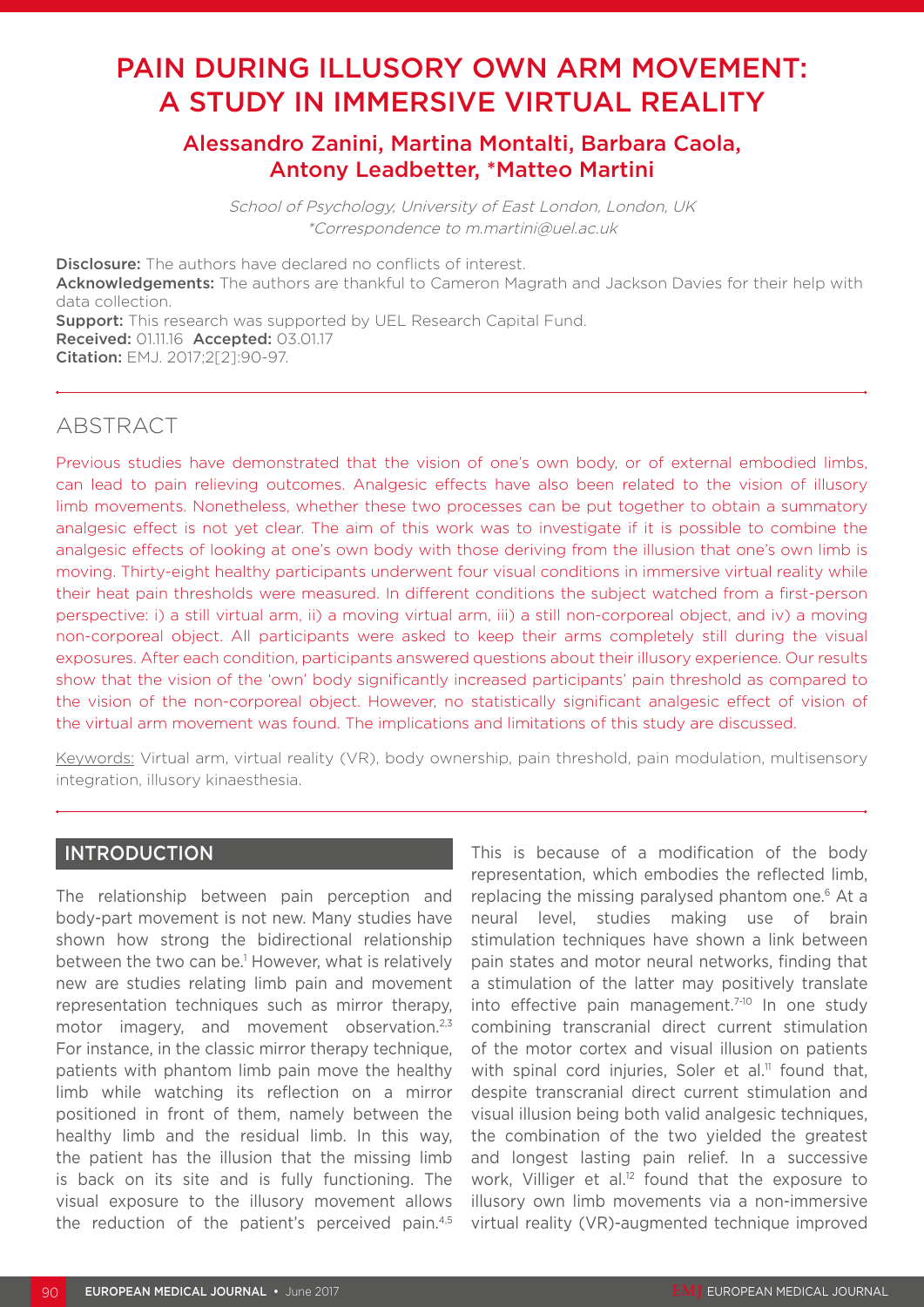neuropathic pain in patients with incomplete spinal cord injury. Similarly, watching a video of hand movements led to a body site-specific increase of the pressure pain threshold in a group of healthy participants.<sup>13</sup>

Interestingly, not only the vision of limb movement, but also the vision of the own body has been shown to yield analgesic benefits. Although some studies failed to find such an effect, the majority of studies have found a reduction of pain at the sight of the own body that holds true even during the observation of prosthetic or virtual body parts provided that these were perceived as belonging to the participants' own body.<sup>14</sup>

In support of this body-related visually induced analgesia, studies have pointed at an activation of the inhibitory GABAergic interneurons in the somatosensory areas in response to the vision of the own body.15-17 After all, a strong connection between internal body representation and pain conditions has been highlighted in several studies taking into account chronic pain patients that reported a distorted body image.18

VR is a tool that has been effectively used in neuro-rehabilitation and neuroscience, including pain management. For instance, it has been shown that VR can be effectively used as an adjunctive treatment in patients with severe burns, and that its effects are comparable to opioids.19-21 Interestingly, immersive VR ("a typical immersive VR system delivers stereo vision that is updated as a function of head tracking, possibly directional audio, and sometimes some type of limited haptic interface" $)^{22}$  gives the possibility to display digital characters (avatars) that can be seen from a first-person perspective (1pp). In this way, it is possible to deceive the brain and challenge the user's normal body representation, generating body ownership illusions (BOIs) over the avatar's body.23 Based on these premises, in the current study we wanted to investigate whether the analgesic effects of vision of the own body could be added to the analgesic effect of the vision of illusory limb movement. To do so, participants were exposed to four different visual conditions in immersive VR, where either an avatar's arm or a non-corporeal object (i.e. a purple tube) were displayed in place of their real arm. Both the avatar's arm and the tube either performed a regular movement or kept still, while participants' arms were always still. Importantly, in a previous experiment (unpublished data) we found that it is possible to

induce BOI over a moving avatar's arm seen from a 1pp, despite the visuo-motor mismatch between the participant's still limb and the avatar's moving limb. Increasing ramps of heat stimuli were applied to the participants' wrists during the visual exposures. Our hypotheses were that participants' pain thresholds would be higher during the conditions where the avatar's arm was displayed, and highest during the vision of the moving avatar's arm. We also expected to find stronger BOIs in the body conditions, which were likely to be highest during the vision of the still avatar's arm (because of multisensory correspondence with the real arm). The strongest feeling of own arm movement illusion was predicted to be found in the avatar's arm moving condition.

#### MATERIAL AND METHODS

#### **Participants**

Forty-two subjects were initially recruited for the experiment, a sample size based on previous similar studies.<sup>24-28</sup> Four of these were discarded because their pain threshold was  $\leq 40^{\circ}$ C.<sup>29</sup> one because of an instructions breach, and another one because they were ambidextrous. Therefore, 36 healthy participants (20 females, mean±standard deviation [SD] age: 24.9±4.7 years, age range: 20–45) were included in the final analysis. They were all righthanded (mean±SD: 91.42±11.65, range: 62.5–100) according to the short version of the Edinburgh Handedness Inventory.30 This was important because stimuli induction and visual representation involved the use of the right arm; therefore, only right-handed participants were considered in order to rule out possible confounding factors due to laterality, and to increase homogeneity within the sample. They had normal or corrected-to-normal vision, no history of neurological disorders, and no other condition potentially interfering with pain sensitivity (e.g. drug intake). Upon arrival at the laboratory they were asked to read and sign a consent form. The experiment was approved by the local ethics committee and was in accordance with the Declaration of Helsinki.

#### Virtual Reality System

The stereoscopic head-mounted display (HMD) was an Oculus Rift DK2 (Oculus VR, Irvine, California, USA) with a resolution of 960x1080 per eye and a field of view of 100˚, displayed at 60 Hz. The virtual environment was programmed using the Unity platform (Unity Technologies, San Francisco,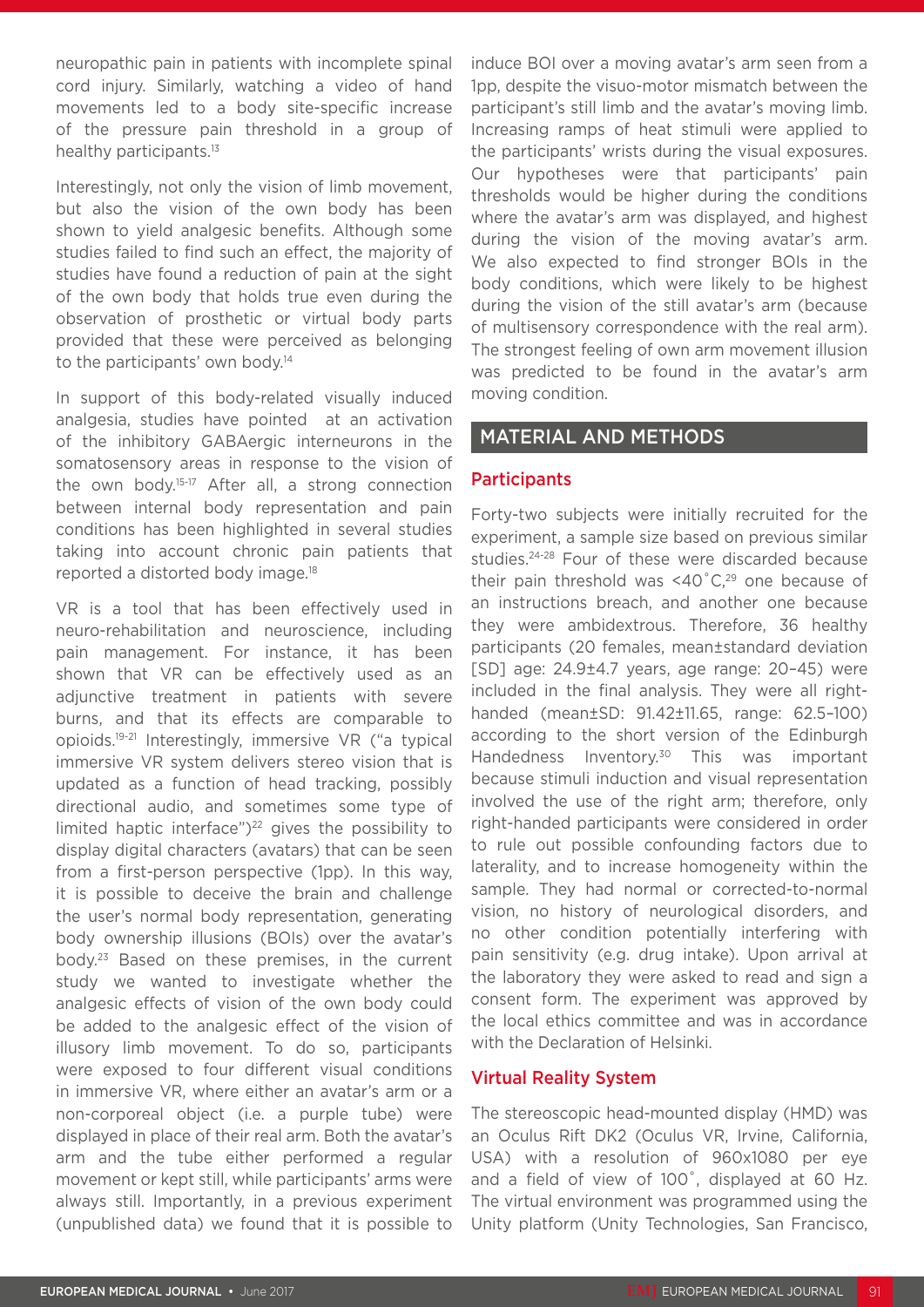California, USA). Noise isolation was ensured by the administration of pink noise via headphones, with a constant volume set at 70 dB sound pressure level.

#### Thermal Stimulation

Thermal heat stimuli were delivered by means of a TSA-II Neuro Sensory Analyzer (Medoc Ltd., Ramat Yishai, Israel), with a 30x30 mm thermode tied with a Velcro® strap on the palmar side of the right wrist. The probe temperature was increased from normal skin temperature (constant baseline temperature=32°C) at 2°C/s. Participants were asked to press a button with their left hand as soon as they perceived the stimulation as being painful. Immediately after pushing the kill-switch button the temperature reached was recorded as the pain threshold and the probe temperature rapidly decreased to the baseline level (32°C). A fixed maximal temperature of 51°C was set for safety reasons.

#### Procedure

Upon arrival, participants were invited to sit on a chair and to read and sign the consent form. Then an experimenter secured the thermode on the participant's right volar forearm close to the wrist, with a Velcro strap, ensuring the surface of the thermode remained in contact with the skin evenly. Before donning the HMD, participants were familiarised with the heat stimuli.

As the participants donned the HMD the room lights were turned off and the pink noise played. Regardless of the visual condition they were asked to visually explore the virtual scenario, and in particular to look down as if they were looking at their real body. All subjects went through the same four visual conditions (within subject design): i) a virtual body (avatar) seen from the 1pp, with its right arm still, ii) as in 'i' but the avatar's right arm moved, iii) no virtual body, only a virtual tube in replacement of the virtual right arm, and iv) as in 'iii' but the tube moved (see Figure 1 for all visual conditions). The conditions differed on the movement because the virtual object could be still or in motion, and on the nature of the virtual object, which could be similar to a real human arm or a simple purple tube. All participants completed the four conditions, with the order of the conditions being balanced across participants. The movement consisted of a constant angular speed (ω) of 5.0, and the object moved 22.5° towards the right and 22.5° towards the left horizontally, using the elbow as a pivot.

To match participants' physical features as much as possible, both the sex (male or female) and the avatar's skin colour (black or white) was pre-selected. Care was taken to match the position of the real participant's body to the virtual body as well as the real right arm and the right virtual arm/tube; the participants were asked to mimic the avatar's body posture as much as possible, particularly for the right arm position, until they felt perfectly co-located with the virtual body. Participants were asked to keep their arms still during all VR conditions and to focus their attention on the right virtual arm/tube. Before the visualisation of the virtual scenario, participants were asked to lay their right elbow on top of a small box, rendered in VR below the avatar's right elbow. This was done to limit the sensorial mismatch between the still real arm and the moving avatar's arm/tube (in the movement conditions) to the movement itself, and to limit the expected tactile sensation that would have been produced by the avatar's arm rubbing the table during the movement. To match the avatar's arms position, participants' lower arms were kept perpendicular to the shoulder-shoulder axis and at ˜20 cm distance from the torso.

During each visual condition four heat stimuli were provided, with an inter-stimulus interval of 30 seconds; since the avatar's arm movement was kept constant and the end of the thermal stimulation was under the participants' control, the recording of the specific avatar's arm position by the time the heat stimulation was stopped was not possible, nor within the scope of this study. Each observational condition lasted for about 2 minutes. At the end of each condition, the thermal pain threshold was obtained by averaging the four participants' thresholds. A total of 16 heat ramps were administered by the end of the experiment. After the fourth heat pain threshold had been recorded the visual condition terminated with the removal of the HMD and the subject responded to the questionnaire.

#### Subjective Measures

A questionnaire at the end of each experimental condition was administered to measure the subjective feelings experienced by the subjects during exposure to VR. Items were partly selected from a questionnaire used in seminal work on virtual arm ownership.<sup>31</sup> The order of the items was randomised per each condition and participant. Importantly, before the administration of the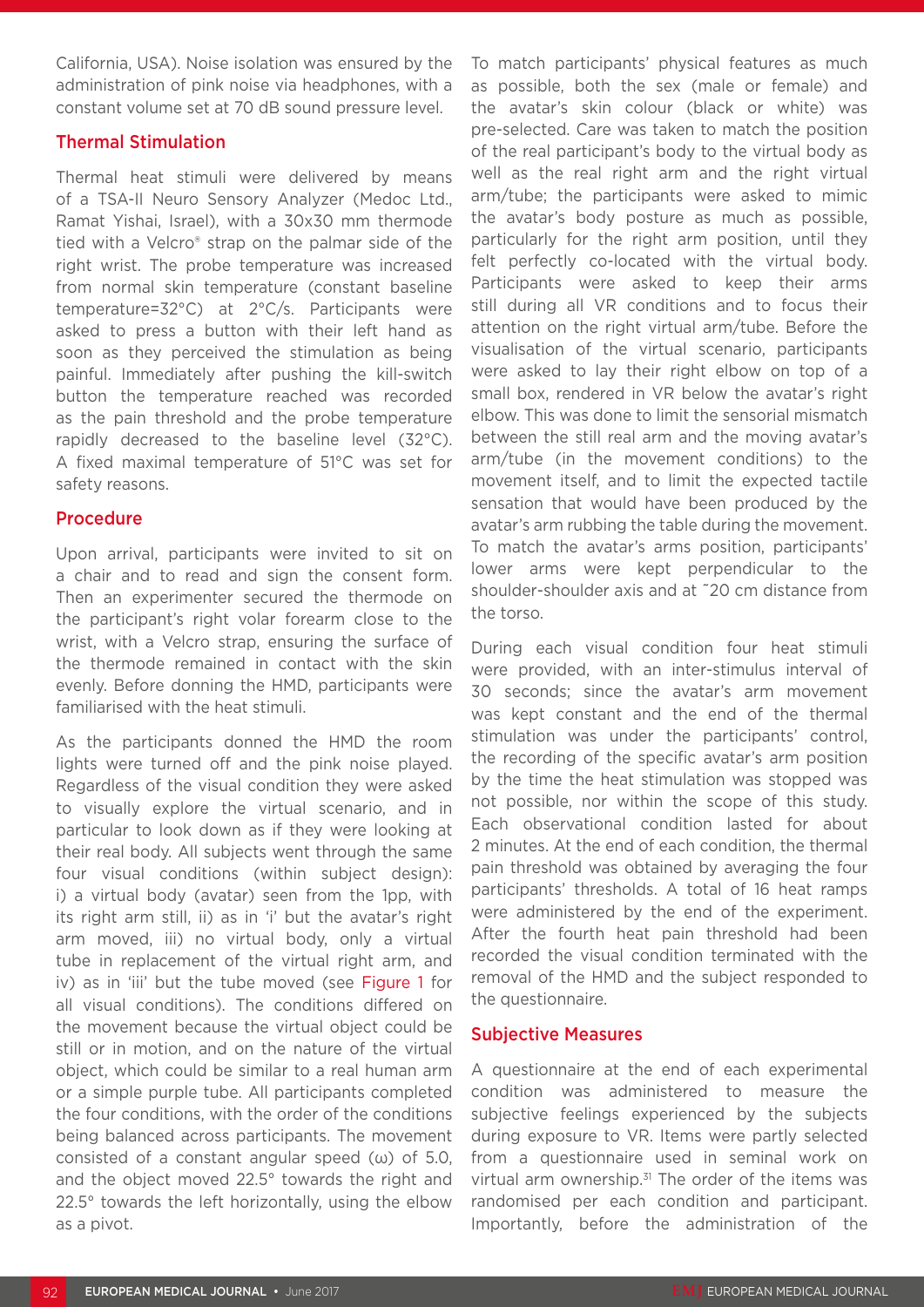questionnaires, participants were told that there were no right or wrong responses and that the only 'right' response was the one that corresponded to their feelings. This was done to ensure that the data reflected the genuine experience of the participants, hence limiting confounding factors such as compliance with 'ideal' expected responses. To ensure that each item was correctly interpreted, the questionnaire was read to the participant by the experimenter. Participants answered verbally using a 7-point Likert scale, with 1 meaning 'totally disagree' and 7 representing 'totally agree'.

Items:

- Q1: During the experiment there were moments in which I had the sensation of having more than one right arm.
- Q2: During the experiment there were moments in which I felt as if the virtual arm/tube was my own arm.
- Q3: During the experiment there were moments in which I felt as if my real arm was becoming virtual.
- Q4: During the experiment there were moments in which the virtual arm/tube started to look like my own arm in some aspects.
- Q5: During the experiment there were moments in which I had the sensation that the heat was coming from the virtual arm/tube.
- Q6: My attention was totally focussed on other things, for example, in what I was watching<sup>1</sup> or totally on the thermal stimulus.<sup>7</sup>
- Q7: During the experiment there were moments in which it seemed that my real arm was moving.

## Data Handling

Single trial pain thresholds (in °C) were averaged for each visual condition and subject. Given the high variability between participants, a check of the outliers was carried out. Out of 144 values, 19 values were identified as outliers (>1.5-times the SD from the group's mean) and replaced with the mean scores of the group for the same visual condition.



Figure 1: Screenshots of the experimental conditions. From top left to bottom right: 1) arm still, 2) tube still, 3) arm move, 4) tube move.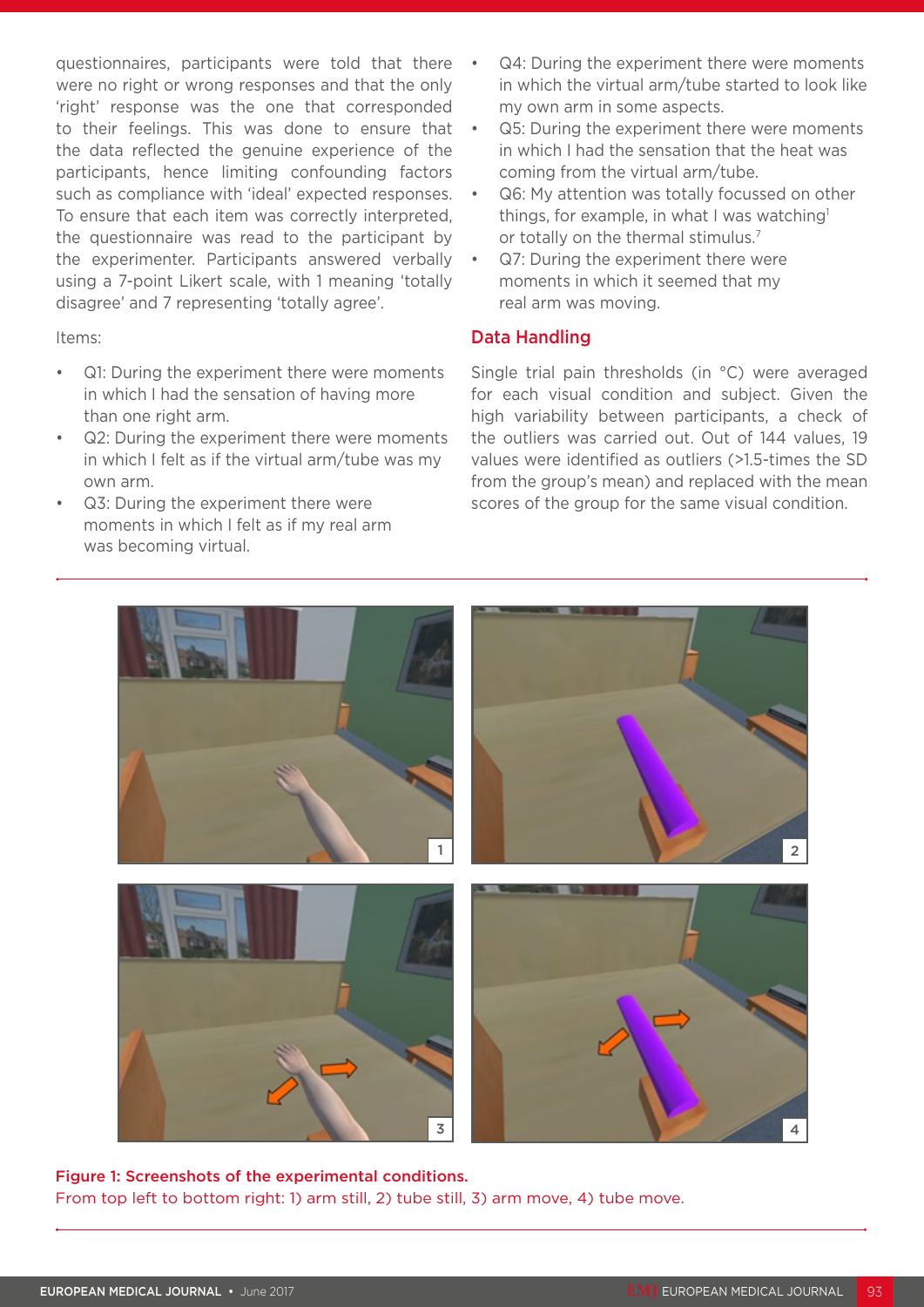

Mean and standard errors of scores for each item in the questionnaire



Figure 2: Top row: mean and standard errors of the pain thresholds reported by the participants in each condition (from the left: 'Arm S', 'Arm M', 'Tube S', 'Tube M'). Centre and bottom: mean and standard errors of scores reported at each item of the questionnaire. Colours match the same conditions as in the ones depicted in the pain plot. Only significant contrasts are denoted.

\*p<0.05, \*\*p<0.01, \*\*\*p<0.001 (Bonferroni p-corrected level=0.0125). Arm S: arm still; Arm M: arm move; Tube S: tube still; Tube M: tube move.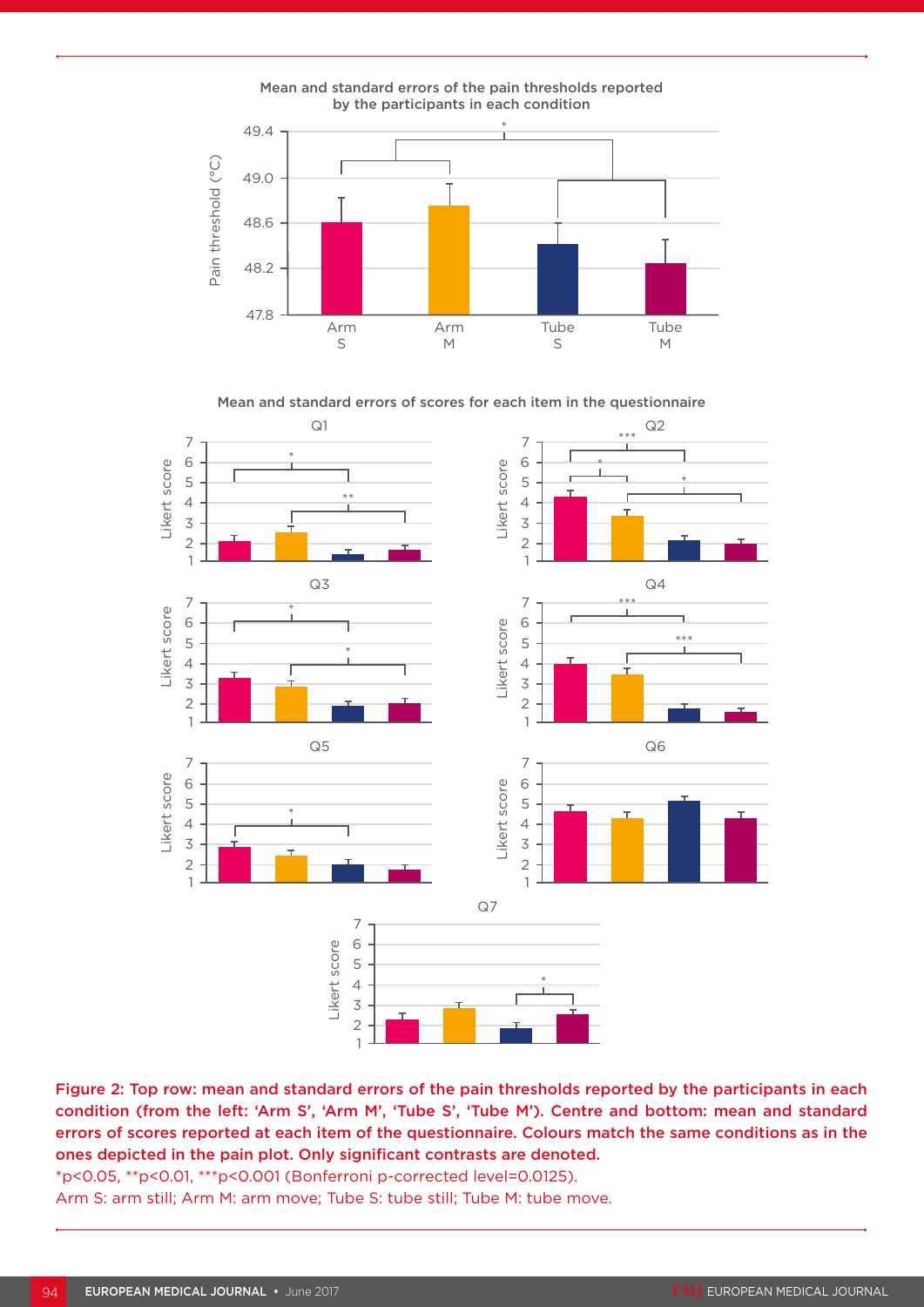Resulting data from all conditions were normally distributed according to the Jarque–Bera and the Shapiro-Wilk tests<sup>32</sup> (all  $p_s$ >0.05). A 2x2 repeated-measures ANOVA (two factors: 'Body' and 'Movement', both with two levels) was then conducted on mean pain thresholds. The level of significance was set at p<0.05. Questionnaire scores were averaged across subjects per each item and visual condition. The resulting mean scores related to each question were subjected to Friedman ANOVAs. Post-hoc analysis was carried out with Wilcoxon Matched Pairs Tests, with a Bonferroni correction applied for the number of possible comparisons. These comparisons were carried out between 'arm still' versus 'arm move', 'arm still' versus 'tube still', 'arm move' versus 'tube move', and 'tube still' versus 'tube move'. This resulted in a significance level set at p<0.0125.

## RESULTS

#### Pain Threshold

The one-way repeated-measures ANOVA revealed a main effect of the factor 'body'  $(F_{1,35} = 5.30, p=0.027,$ Partial Eta squared=0.13) so that irrespective of the presence of movement, the vision of the avatar's arm was linked to a significantly higher pain threshold as compared with the vision of the object (Figure 2). No main effect of the factor 'movement', nor an interaction between the two factors 'body' and 'movement' were found to be significant (respectively:  $F_{1,35}$ =0.008 and  $F_{1,35}$ =0.88, all p<sub>s</sub>>0.05). So, our first hypothesis that there would be a higher pain threshold during the vision of the avatar's arm was confirmed, while the second hypothesis that the highest pain threshold would be during the vision of the avatar's arm movement was not statistically supported.

#### Embodiment Scores

Analysis using Friedman ANOVA of Q1 scores reported a significant p-level ( $\chi^2_{\ z}$ =27.06, p=0.00001). The sensation of having more than one right arm reported in the 'arm still' condition was significantly higher compared with the 'tube still' condition (Wilcoxon post-hoc test, p=0.007) and that in the 'arm move' versus the 'tube move' condition (p=0.0003), despite the mean values from all conditions being very low.

On Q2 scores, the analysis with Friedman ANOVA showed a significant p-level ( $\chi^2$ <sub>3</sub>=44.78, p<0.0001). As hypothesised, the sensation of ownership towards the virtual corporeal or non-corporeal object reported in the 'arm still' condition was significantly higher than in the 'arm move' condition (Wilcoxon post-hoc test, p=0.0018) and also higher than the one in the 'tube still' condition (p=0.00004). Furthermore, the sensation of ownership reported in the 'arm move' condition was significantly higher than the one in the 'tube move' condition (p=0.00084).

The analysis with Friedman ANOVA on Q3 scores reported a significant p-level ( $\chi^2$ <sub>3</sub>=30.50, p<0.00001). The illusion that the real arm was becoming virtual was significantly stronger in the 'arm still' condition compared with the 'tube still' one (Wilcoxon post-hoc test, p=0.001), and it was also significantly stronger in the 'arm move' condition compared with the 'tube move' condition (p=0.003).

Q4 scores, analysed with Friedman ANOVA, showed a significant p-level  $(x^2_{3}=64.14, p<0.00001)$ . As expected, the sensation of similarity between the real arm and the virtual object reported in the 'arm still' condition was higher than the one reported in the 'tube still' condition (Wilcoxon post-hoc test, p<0.00001), and the same pattern is reported between the 'arm move' condition versus the 'tube move' (p=0.00001).

Analysis using Friedman ANOVA on Q5 scores reported a significant p-level ( $\chi^2_{3}$ =20.59, p=0.0001). In particular, the sensation that the heat was coming from the virtual arm/tube was stronger in the 'arm still' condition compared with the 'tube still' (Wilcoxon post-hoc test, p=0.0026). The analysis with Friedman ANOVA on Q6 scores failed to report a significant p-level  $(x^2_{3}=7.7, p>0.05)$ . That meant that no significant differences were found in terms of attentional resources drawn by the different conditions.

Lastly, the analysis with Friedman ANOVA on Q7 scores reported a significant p-level  $(x^2_{3} = 13.75,$ p=0.003). A slightly stronger sensation of own arm movement was found in the 'tube move' condition as compared with the 'tube still' condition (p=0.008). Thus, our original prediction that the highest arm movement illusion would be during the vision of the avatar's arm was not statistically supported. No other comparison was found to be significant.

#### **DISCUSSION**

The present study aimed at investigating whether it is possible to boost analgesia through the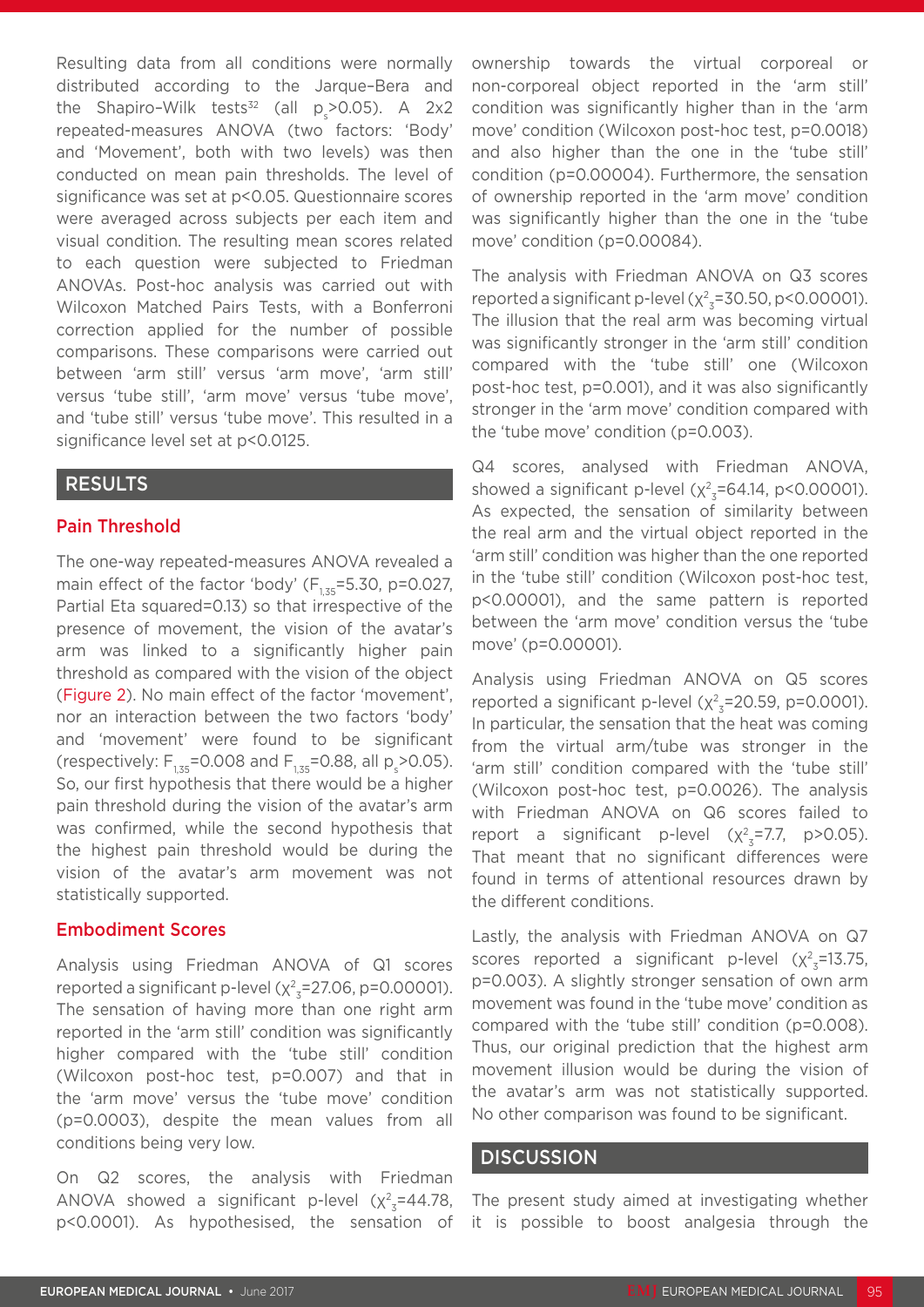combination of the vision of the body and limb movement observation. However, with our set-up, we did not find a statistically relevant higher pain threshold during the vision of the avatar's arm movement. What we found is a main effect of the vision of the body, in line with previous studies reporting an analgesic effect by looking either at the real or the dummy body.<sup>33-35</sup> At a subjective level, we found that the conditions where the arm was displayed reported significantly stronger levels of BOI (Q2) compared to the tube ones. If this result could be, on one hand, expected, on the other hand it appears less obvious when we consider that the tube, like the avatar's arm, was co-located with the real arm, and that even in the condition when the avatar's arm is moving the BOI was significantly stronger compared to the tube one. One could argue that the difference in pain threshold reported by this study could be due to a stronger capturing of participants' attention by the arm conditions compared to the tube conditions. Indeed, attention is one of the most important pain modulators, $36,37$ and VR-based distraction has been effectively used to reduce the pain felt by patients with severe burns undergoing clinical treatments.20,21 However, we did not find any significant difference between conditions in terms of attentional resources drawn, in fact the arm and tube conditions followed very similar trends on Q6. Hence, the variation in thermal pain thresholds may be because of the subjective experience related to BOI. In fact, overall, we found a significant difference between the arm conditions and the tube ones in the first four questions. Under BOI paradigms the illusion of having more than one right arm (Q1), the illusion that the real arm is becoming virtual/rubber (Q2), and that the virtual/rubber arm resembles the real one (Q3) are usually considered as control questions, but recently a relation between these illusory feelings and high levels of BOI has been found in some studies.<sup>38-40</sup>

Nonetheless, we failed at finding a significant effect of the movement factor on pain threshold, either alone or in combination with the body factor. This may be because the avatar's arm movement can be considered as an asynchronous feature, and

previous studies demonstrated how synchronous and asynchronous conditions can affect the level of BOI.25,40 So, as shown by the subjective reports for the item on illusory movement (Q7), the feeling that "...my real arm was moving" is likely dampened by the multisensorial mismatch. In any case, although not statistically relevant, we still observed a clear trend in which the arm movement condition reported the highest pain threshold, even higher than in the condition where the avatar's arm is still; that is where the visual and the proprioceptive inputs are coherent. Recently it has been shown how the spatial correspondence between the real and the virtual arm is key to make the body-related visually induced analgesia stand out.<sup>41</sup> In the present work, we found that despite the continuous visuo-spatial mismatch, the arm moving condition reported a slightly higher pain threshold compared to the arm still condition. Thus, despite the non-significant effect of movement, results are encouraging and future studies may want to further investigate the role of illusory own limb movement with slightly different experimental designs and/or set-ups. For instance, future works could investigate if different features of limb movement, such as speed, amplitude, or type of movement, may induce higher level of body ownership and of kinaesthetic illusion in the participants, to see whether and how this translates into pain modulation.

We are aware that the current study presents some limitations: for instance, the evaluation of the body ownership via self-reported questionnaire could have been accompanied by more objective measures, such as galvanic skin responses to a threat menacing the virtual arm. Also, a more realistic virtual arm could have helped improve the BOI during the avatar's arm conditions. Yet, it is notable that our results show that it is possible to generate an illusory sense of ownership over a moving virtual arm despite a strong visuo-motor mismatch between vision and proprioception. This may have therapeutic implications targeting patients with limb movement disorders or immobilised limbs.

#### REFERENCES

1. Laubenstein S, Beissner K. Exercise and Movement-based Therapies in Geriatric Pain Management. Clin Geriatr Med. 2016; 32(4):737-62.

2. Thieme H et al. The Efficacy of Movement Representation Techniques for

Treatment of Limb pain -- A Systematic Review and Meta-Analysis. J Pain. 2016; 17(2):167-80.

3. Bowering KJ et al. The effects of graded motor imagery and its components on chronic pain: a systematic review and meta-analysis. J Pain. 2013;14(1):3-13.

4. Ramachandran VS et al. Size reduction using Mirror Visual Feedback (MVF) reduces phantom pain. Neurocase. 2009; 15(5):357-60.